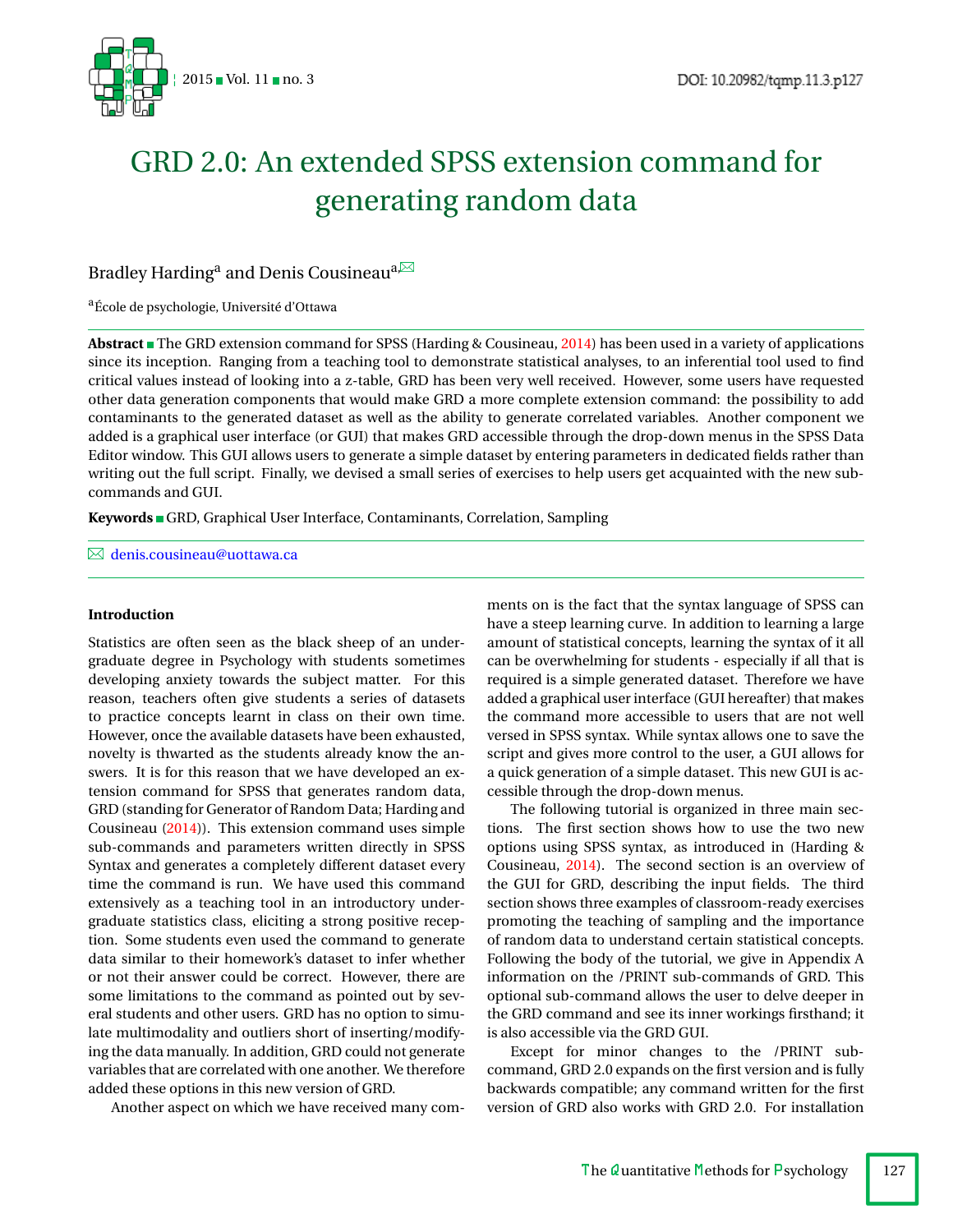

details of the GRD command as well as a review of the possible sub-commands, see Harding and Cousineau [\(2014\)](#page-10-0). Finally the graphs presented here were all generated using random seed 473 with the syntax command:

#### SET MTINDEX = 473.

Execute this command immediately prior to the GRD command if you want to exactly duplicate the figures presented here.

## **The two new options**

## *Generating Contaminated Data*

The teaching of contaminated data such as outliers and multimodality allows students to have a better understanding of inferential statistics and the normality assumption. However, in the previous version of the GRD command, multimodal distributions were only possible by copying previously saved data into a newly generated dataset. In addition, the only possible way to simulate outliers was by inserting or modifying the dataset manually. These methods are inefficient as they are not automatized. We therefore developed the /CONTAMINANTS sub-command.

In GRD, a theoretical population is used to sample data. This population could be called the regular population. With the new /CONTAMINANTS sub-command, it is possible to define an alternate population, that can be called the abnormal population, the outlier population, or more neutrally, the contaminant population. The proportion of contaminants should logically be smaller than 50%, although it is possible to sample more contaminants than observations from the regular population.

There are two methods for generating contaminated data with GRD, one being slightly simpler. In both of these approaches, one must specify the proportion of contaminants that are desired in relation to the entire sample size. This is done by writing the proportion parameter. This parameter is required and must be written following the /CONTAMINANTS sub-command. The number of contaminant is set by writing a proportion between 0 and 1 of the generated sample's size. For example, a generated sample size of 200 with a /CONTAMINANTS proportion of 0.1 will have 180 simulated subjects generated as usual and 20 simulated subjects that are generated using the parameters of the /CONTAMINANTS sub-command (10% of 200 is 20). When the proportion parameter is written with no other /CONTAMINANTS parameter, the contaminated data are generated using the default values noted below.

The simple method revolves around sampling contaminant subjects from a normal distribution specifying values for its parameters. These parameters are:

• Mean - sets the mean of the contaminants' population.

If this parameter is not written, the default value is 0;

- stddev sets the standard deviation of the contaminants' population. If this parameter is not written, the default value is 1;
- rho sets the correlation between variables of the contaminants' population. This parameter will be explained in more detail in the next section. If this parameter is not written, the default value is 0.

For example, consider a sample of  $n = 200$  in which the regular population has a mean of 100 and a standard deviation of 15. 10% of this dataset is contaminated by observations from a contaminant population having a mean of 180 and a standard deviation of 5. This sample could represent a normal classroom's result to an IQ test in which a small group of students are exceptionally gifted. Using the simple method, the command should look like:

```
GRD
```

```
/SUBJECTSPERGROUP equal = 200
/OVERALL mean = 100 stddev = 15/CONTAMINANTS mean = 180 stddev = 5
  proportion = 0.1.
```
The more complex, but more flexible, way of generating contaminated data is by using the population parameter. This parameter allows users to define the population's distribution and population parameters. This parameter works exactly the same as the population parameter from the /SCORES sub-command described in Harding and Cousineau [\(2014\)](#page-10-0). This comes in handy when a distribution other than the normal distribution, /CONTAM-INANTS's default distribution, is desired. This parameter overrides the mean, stddev, and rho parameters. To generate data that follow the same example as above using the more complex method, the command should look like:

```
GRD
```

```
/SUBJECTSPERGROUP equal = 200
/OVERALL mean = 100 stddev = 15
/CONTAMINANTS population = "RV.NORMAL
  (180, 5) " proportion = 0.1.
```
To plot the distribution of the simulated dataset, execute the following command:

```
GRAPH
```
/HISTOGRAM dv.

Figure 1 shows the result for one simulated dataset. As seen, the majority of the data have a score close to 100, but a small proportion of data have much higher scores, being around 180.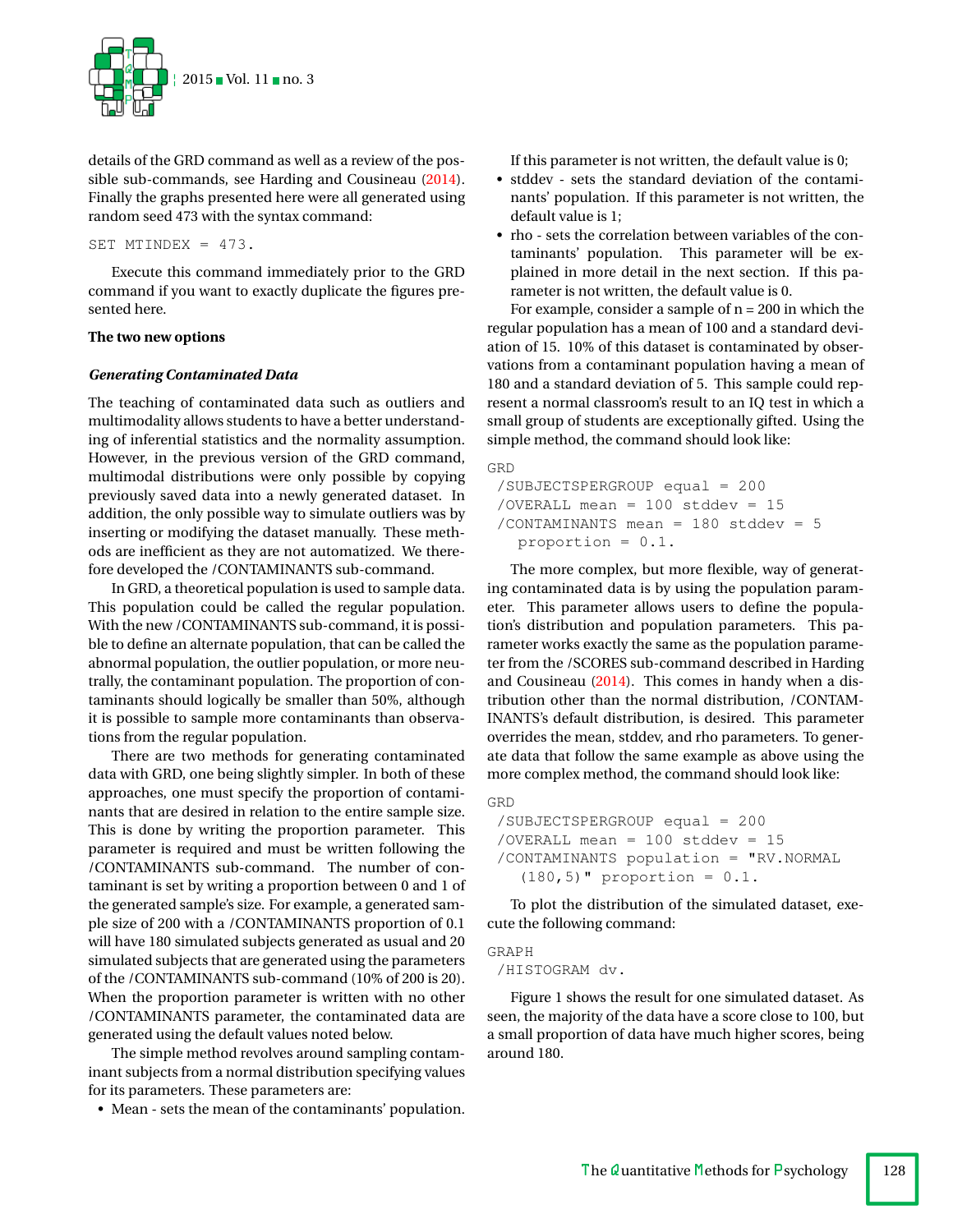

**Figure 1** Histogram of a dataset with contaminated data as generated by the GRD command. The dataset was generated with a mean of 100, a standard deviation of 15, and a sample size of 200. The contaminated data is generated with a mean of 180, a standard deviation of 5 and represent a proportion of 10% of the full dataset (20 subjects generated with the contaminants sub-command and 180 subjects generated as usual)



#### *Generating Correlated Variables*

Another aspect of GRD that was deemed missing is the ability to simulate correlated variables. A correlation is defined as the proportion of data from one variable that follows the same trend as another variable (Coladarci, Cobb, Minium, & Clarke, [2010\)](#page-10-1) where the strength is interpreted by a number between 1 and -1 with 0 being a null correlation. To visualize the strength of a correlation when there are two variables, use a scatterplot in which the score of each variable is a coordinate on a grid. When all of the scores are plotted, the result is called a data cloud. This data cloud is what allows users to visualize correlation and estimate its strength and sign. Variables that are highly correlated have a data cloud that resembles a line. An upward-sloped line means that the variables are positively correlated and viceversa. The data cloud of variables that are weakly correlated resembles a balloon with no clear trend. When there are more than two variables, it is possible to generate scatterplots for pairs of variables.

Correlated data can be sampled from multivariate distributions in which the strength of the correlation is one population parameter. Such multivariate distributions can be symmetrical or not, have thick or thin surroundings (equivalent to a high or small kurtosis in a univariate distribution), etc. However, as there is no multivariate distribution available in SPSS, we implemented one specifically for GRD. The parameters of this distribution are described below.

There are two ways to implement correlated data in GRD. The simple way is to specify the rho parameter in the /OVERALL sub-command. This approach generates correlated data in a multivariate normal distribution where both variables have the same mean and standard deviation.

For example, consider the following syntax which generates two variables with a mean of 100, a standard deviation of 15 that are correlated together with a rho of 0.9; note that the two correlated variables must be generated in a within-subject design:

```
GRD
 /SUBJECTSPERGROUP equal = 200
 /WSFACTORS Time (2)
 /OVERALL mean = 100 stddev = 15 rho =
   0.9.
```
To plot the simulated dataset in a scatterplot, write the following command:

GRAPH /SCATTERPLOT dv.1 with dv.2.

The scatterplot in Figure 2 shows a sample composed of two variables with an observed correlation of 0.907. Correlations can be measured with the CORRELATIONS command, written as:

#### CORRELATIONS dv.1 dv.2.

The more complex way of simulating correlated data allows for more control of the simulated dataset by using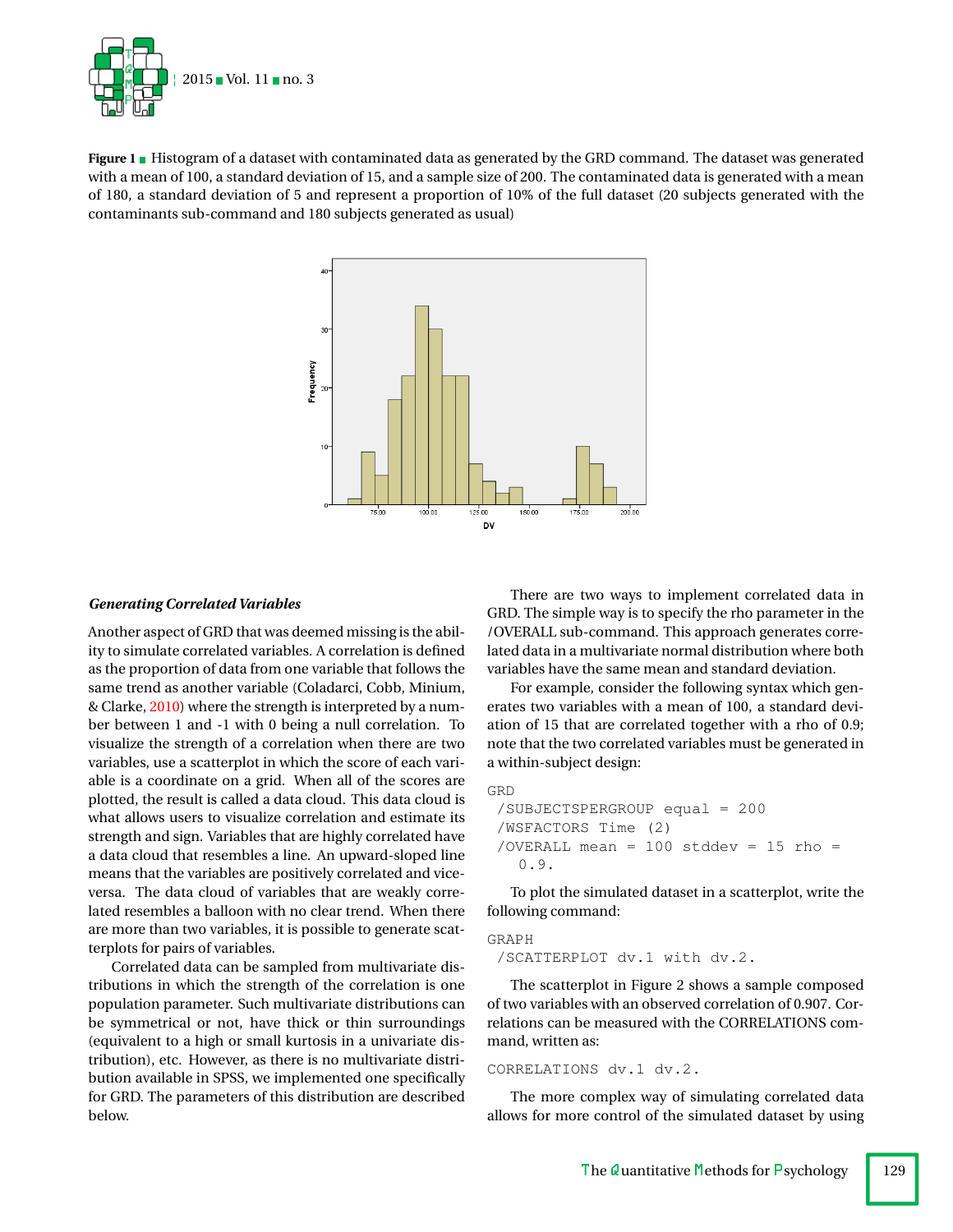

**Figure 2** Scatterplot of correlated data with identical axes using the simple method of generating correlation, the rho parameter. Both variables are generated with means of 100 and standard deviations of 15. The measured correlation is written in the top-left corner of the plot.



to

**GRD** 

distinct means and distinct standard deviations for each variable. As was seen in the first version of the GRD command (Harding & Cousineau, [2014\)](#page-10-0), the population parameter of the /SCORES sub-command allows users to sample data from a specific population. In GRD 2.0, it is possible to specify a multivariate normal distribution (this subcommand overrides the /OVERALL sub-command if it is present in the script) that will generate correlated variables. The multivariate normal distribution, noted RV.MVN, is written as

#### RV.MVN({means}, {covariance matrix})

in GRD syntax, where commas separate entries and semicolons separate lines in the matrix.

To explain this distribution with more details, we concentrate on the case with only two variables (a bivariate normal distribution). This distribution is written as

RV.MVN(
$$
\{\overline{X}, \overline{Y}\}
$$
,  $\{s_X^2, \text{cov}_{XY}; \text{cov}_{XY}, s_Y^2\}$ )

where we use X to denote the first variable and Y to denote the second variable. This notation allows users to specify the mean for each variable in the first set of brackets (noted as and for the means of X and Y respectively). The standard deviations and correlation is found in the second set of brackets (a variance/covariance matrix). Although the variance/covariance matrix allows for more complex datasets than simply writing rho, the notation is more complex as well. The covariance matrix is equivalent to where is the variance of X, is the variance of Y and is the covariance between both variables. The correlation is found by dividing the covariance by the product of both variables' standard deviation as shown in Equation 1:

<span id="page-3-0"></span>
$$
r_{XY} = \frac{\text{cov}_{XY}}{\text{s}_X \text{s}_Y} \tag{1}
$$

where  $r_{XY}$  is the coefficient of correlation between both variables, is the covariance between X and Y and , are the standard deviations of X and Y respectively. If we isolate the covariance in  $(1)$  we get:

$$
cov_{XY} = r_{XY} s_X s_Y
$$
 (2)

Therefore, the variance/covariance matrix is equivalent

$$
\{s_X^{**}2, r_{XY}^{*} s_X^{*} s_Y; r_{XY}^{*} s_X^{*} s_Y, s_Y^{**} 2\}
$$
 (3)

The bivariate normal distribution then becomes:

RV.MVN(
$$
{\overline{X}}, {\overline{Y}}
$$
},{  ${s_X}^*2$ ,  $r_{XY}^*s_X^*s_Y$ ;  $r_{XY}^*s_X^*s_Y$ ,  $s_Y^**2$ }).

Negative correlations are generated by using a negative covariance. In addition, in bivariate situations, it is imperative that the covariances in the matrix be equal to one another.

For example, to generate data where X has a mean of 100, a standard deviation of 15, and Y has a mean of 200, a standard deviation of 20, with both variables correlated with  $r = 0.9$ , one would write 100, 200 for the means and as the covariance matrix. The complete GRD script is thus:

```
/SUBJECTSPERGROUP equal = 200
/WSFACTORS Time (2)
/SCORES population =
```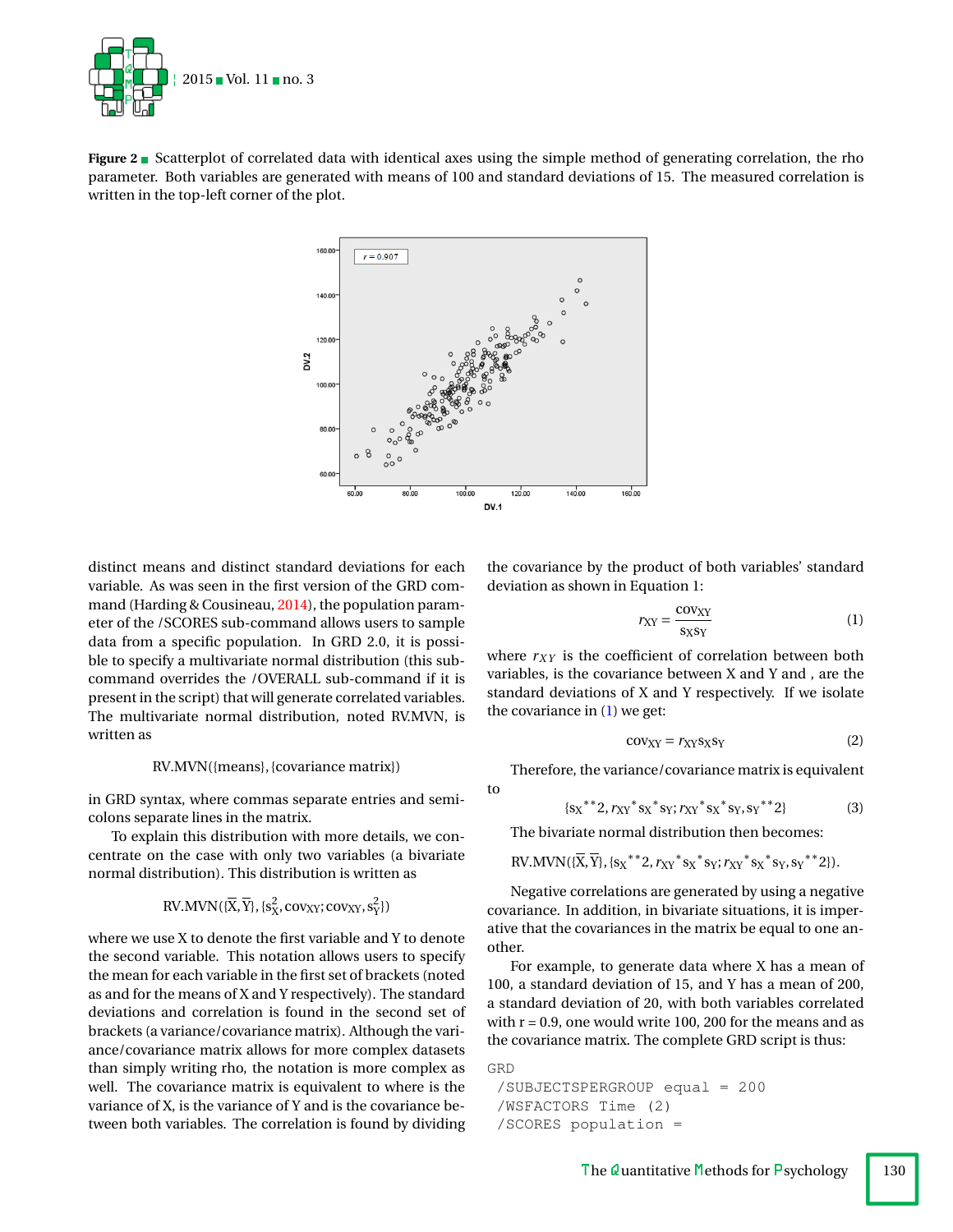

```
"RV.MVN({100,200},
   {15**2, 0.9*15*20; 0.9*15*20, 20**2}".
GRAPH
 /SCATTERPLOT dv.1 with dv.2.
CORRELATIONS dv.1 dv.2.
```
Note that everything within quotes must appear on a single line in the SPSS syntax editor.

One sample is shown in Figure 3. As seen, both variables have different means as well as different standard deviations. The measured correlation  $(r = 0.907)$  is shown in the top-left corner of the plot.

Contaminants can also follow a multivariate normal distribution. As aforementioned, /CONTAMINANTS has the rho parameter. When this parameter is present, the correlated contaminated data have the same proportion of outliers, the same mean, and the same standard deviation for both variables. /CONTAMINANTS can also be sampled with the population parameter. When the population parameter is written, the notation is the same as that of the /SCORES population parameter written above. For example, if one were to contaminate 20% of the data presented in Figure 3 with cases having a mean of 50 for X and 300 for Y, a standard deviation of 10 and 5 for X and Y respectively, and a correlation of rho = 0.5 between both variables, one would write the following:

```
GRD
 /SUBJECTSPERGROUP equal = 200
 /WSFACTORS Time (2)
 /SCORES population =
   "RV.MVN({100,200},
   {15**2,.9*15*20;.9*15*20,20**2})"
 /CONTAMINANTS proportion = .2
   population =
   "RV.MVN({50,300},
   {10***2, .5*10*5, .5*10*5, 5**2}".
GRAPH
 /SCATTERPLOT dv.1 with dv.2.
CORRELATIONS dv.1 dv.2.
```
As seen in Figure 4, the majority of the data follows a positive correlation with a small set of data (the contaminants) present in the top-left corner of the plot. Although the data and contaminants have a strongly positive relation on X and Y, the presence of the outliers makes for an overall negative correlation  $(r = -0.516)$ , noted in the topright corner of the plot). This correlation is therefore uninterpretable as the whole dataset do not satisfy the normality assumption.

#### **Easier access to the GRD command**

Syntax can be an overwhelming endeavor to learn for new students in statistics, especially when it is the student's first contact with SPSS. Therefore, we added a GUI to GRD to facilitate the use of random number generators in the classroom. The new GUI for GRD is an intuitive alternative to the written command that allows students to generate a dataset by filling input fields rather than writing out a code. While we argue that syntax remains a tool worth learning for undergraduate students, occasional use of GRD might benefit from a more user-friendly interface (a graphical user interface, abbreviated GUI). All of the GRD sub-commands presented in this article as well as the ones presented in Harding and Cousineau [\(2014\)](#page-10-0) are present and accessible in this GUI.

The GUI is installed automatically with the GRD bundle. Follow the steps given in Appendix A from Harding and Cousineau [\(2014\)](#page-10-0) with the new bundle freely available on this journal's web site. After a program restart, go to the "Utilities" drop-down menu as is seen in Figure 5 and GRD 2.0 is then ready for use.

Figure 6 shows the opened GUI window of the GRD command.

When the command window is opened, one can see the following fields and buttons:

- 1. Sample Size: In this field one sets how many subjects are generated in each independent group. By default the groups are equal; to generate unequal groups, uncheck the "all groups equal" field and write the desired number of subjects per independent group separated by colons. This sub-command is the only required information for GRD to run - when the field is left empty, the "Ok" button is disabled.
- 2. The four buttons at the bottom: At the bottom of the GRD window there are four buttons.
	- (a) The "OK" button generates the sample when it is pressed; the default sample has a mean of 0 and a standard deviation of 1 unless otherwise specified by the "Population Parameters" field explained in 3.
	- (b) The "Paste" button takes the parameters that have been filled in and copies them to the nearest Syntax window (if none are open, this button opens a new Syntax window). This button is useful to modify GRD parameters and create more complex datasets.
	- (c) The "Reset" button returns all of the GUI fields to their default blank position.
	- (d) The "Cancel" button cancels the command and exits to the Data Editor window - all changes are lost.
- 3. Population Parameters: In these fields, one sets the parameters for the population that the generated dataset is sampled from. Here, one sets the mean, the standard deviation as well as the correlation coefficient when there is a within-subject experimental design (as explained in 5). GRD generates samples from a normal distribution by default. For other distributions,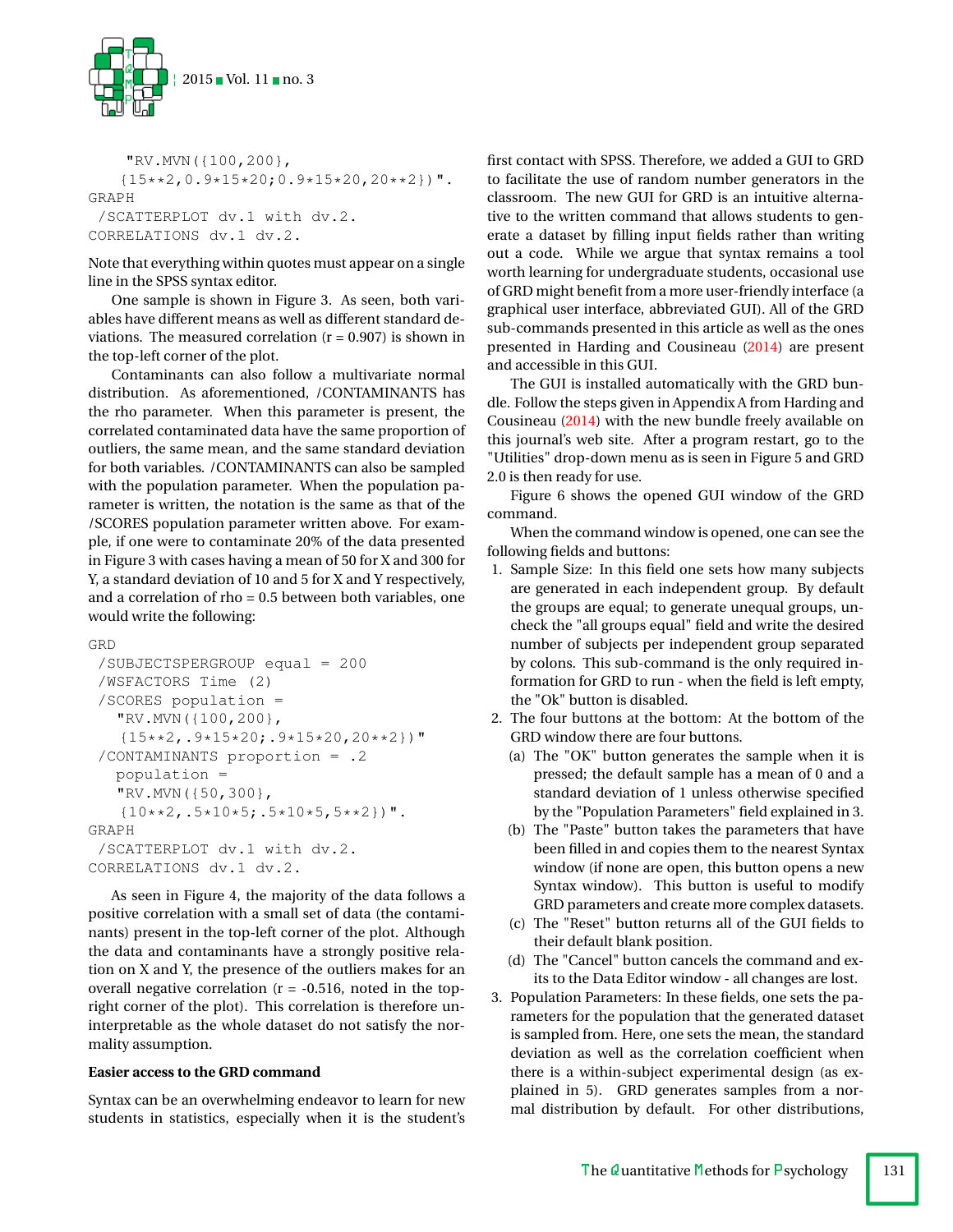

**Figure 3** Scatterplot of correlated data with identical axes using the more complex method of generating correlation, the population parameter. Variable 1 is generated with a mean of 100 and a standard deviation of 15 and variable 2 is generated with a mean of 200 and a standard deviation of 20. The measured correlation is shown in the top-left corner of the plot.



press the "Optional" button explained in 6 or press the "Paste" button in the bottom of the window and adjust manually in the syntax.

- 4. Between-Subject Factors: This field allows users to generate a between-subject experimental design. Users can specify a name as well as how many groups each factor has. In the GUI, users can create up to two different between-subject factors. If more factors are needed, press the "Paste" button and add more manually in the syntax. However, GRD can only generate a maximum of 4 different factors (regardless of if they are between- or within-subject factors)
- 5. Within-Subject Factors: This field allows users to generate a within-subject experimental design. Users can specify a name as well as how many repeated measures each factor has. In the GUI, users can create up to two different within-subject factors. If more factors are needed, likewise use the "Paste" button. Again, GRD can only generate a maximum of 4 different factors (regardless of if they are between- or within-subject factors)
- 6. Optional Buttons on the right: In this dialog window, users have access to:
	- (a) The "Random Seed" field where one can choose a specific seed to be generated.
	- (b) The "Population Function" field allows users to manually change the population's shape. When this field is filled, it overrides the "Population Parameters" fields from 3.
	- (c) The "Print Information" checkboxes allow users to

get information on the "Debug information", the "GRD version", and the "Full Instruction Generated". These technical commands are new in GRD 2.0 and are explained further in Appendix A. There is also the option to print the "Effect Size Table" which allows users to print the population effect size when effects are defined (see 8).

- 7. Contaminants Button: This button on the main window brings users to a dialog window where one can add contaminants do the data. Here one sets the proportion of contaminants, the mean, the standard deviation, and the correlation coefficient for the contaminant population. Again, when the rho field is filled out, there needs to be a within-subject experimental design. There is also the option to set the contaminants' population's distribution. When this parameter is filled out, it overrides the other three contaminants' population shape parameters.
- 8. Define Effects: This button on the main window brings users to a dialog window where it is possible to add an effect to a factor. In the "Factor Name" field, one writes the name of the between- or within-subject factor where an effect is desired. The factor's name must be written exactly the same as it is in GRD's main window. In the "Effect-Type" drop down menu one sets what type of effect is desired. In the "Value" entry field, one sets the value of the factor's effect. It is possible to add a total of two effects on the four possible generated factors. To add more than two effects, modify the GRD syntax manually. For more information on the ef-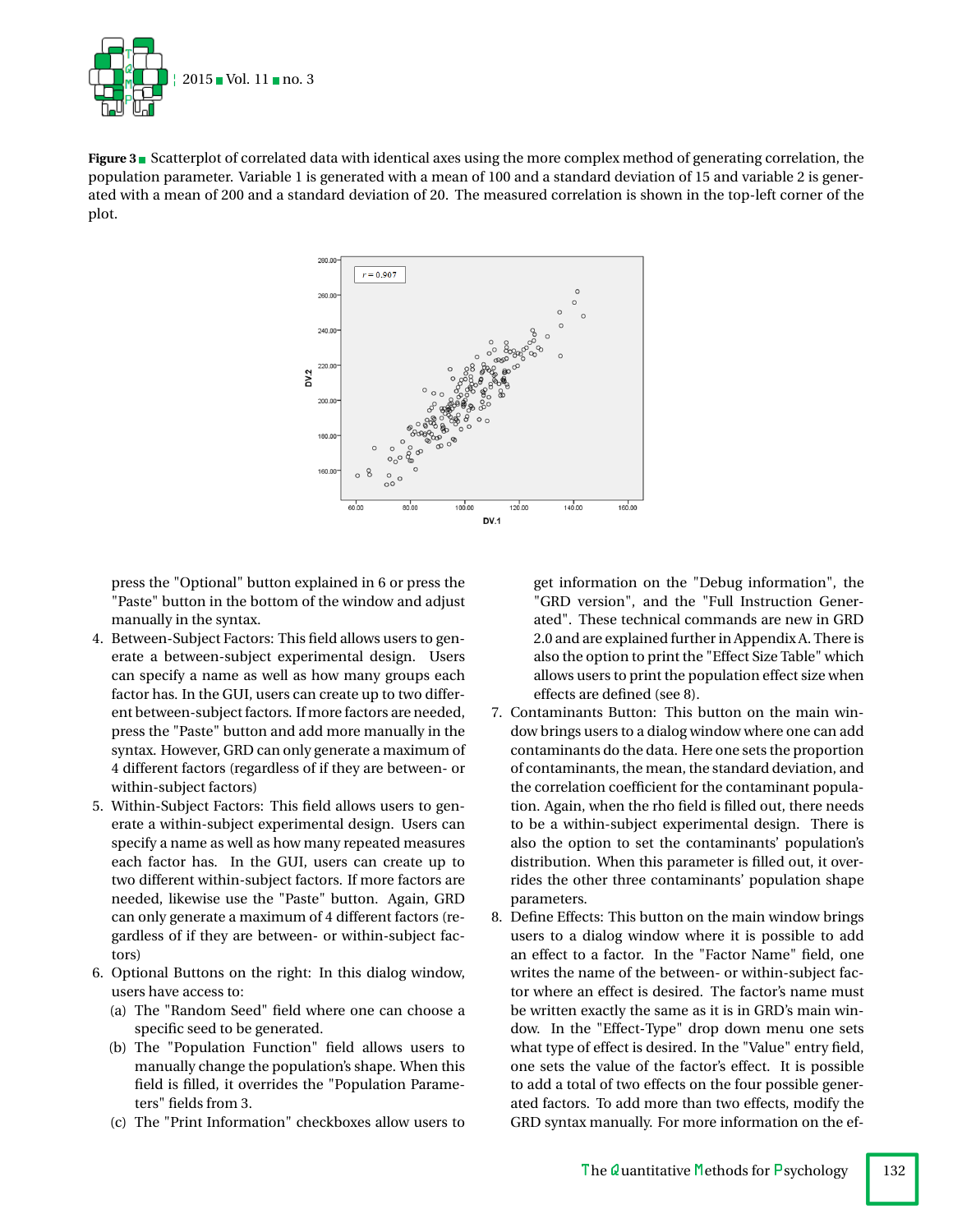

Figure 4 **B** Scatterplot of a dataset generated with contaminated data. In the top-left of the data cloud, there is contaminated data that was generated using the population parameter. As is seen, the presence of the contaminated data heavily skews the correlation (in the top-left corner of the plot) of an otherwise well-correlated dataset.



**Figure 5** Where GRD is nested in the drop-down menu.

| o<br>$\mathbf{x}$<br>Untitled1 [DataSet0] - IBM SPSS Statistics Data Editor<br>$\blacksquare$ |                |                      |     |  |                   |  |                  |        |                                                                                  |  |
|-----------------------------------------------------------------------------------------------|----------------|----------------------|-----|--|-------------------|--|------------------|--------|----------------------------------------------------------------------------------|--|
| Eile                                                                                          | Edit           | View<br><u>D</u> ata |     |  | Transform Analyze |  | Direct Marketing | Graphs | Utilities<br>Add-ons<br>Window<br>Help                                           |  |
|                                                                                               |                |                      |     |  |                   |  |                  | m      | $\frac{\Delta}{14}$<br>GRD - Generator of Random Data<br><b>ABC</b><br>Variables |  |
| 15:                                                                                           |                |                      |     |  |                   |  |                  |        | Visible: 0 of 0 Variables<br>ADMS Control Panel                                  |  |
|                                                                                               |                | var                  | var |  | var               |  | var              | var    | var<br>var<br>var<br>晶 OMS Identifiers                                           |  |
|                                                                                               |                |                      |     |  |                   |  |                  |        | Scoring Wizard                                                                   |  |
|                                                                                               | $\overline{2}$ |                      |     |  |                   |  |                  |        | Merge Model XML                                                                  |  |
|                                                                                               | 3              |                      |     |  |                   |  |                  |        | Data File Comments                                                               |  |
|                                                                                               | 4<br>5         |                      |     |  |                   |  |                  |        | Define Variable Sets                                                             |  |
|                                                                                               | 6              |                      |     |  |                   |  |                  |        |                                                                                  |  |
|                                                                                               | $\overline{7}$ |                      |     |  |                   |  |                  |        | Use Variable Sets                                                                |  |
|                                                                                               | 8              |                      |     |  |                   |  |                  |        | Conshow All Variables                                                            |  |
|                                                                                               | 9              |                      |     |  |                   |  |                  |        | Spelling                                                                         |  |
|                                                                                               | 10             |                      |     |  |                   |  |                  |        | <b>FD Run Script</b>                                                             |  |
|                                                                                               | 11             |                      |     |  |                   |  |                  |        | Production Facility                                                              |  |
|                                                                                               | 12             |                      |     |  |                   |  |                  |        | Map Conversion Utility                                                           |  |
|                                                                                               | 13<br>14       |                      |     |  |                   |  |                  |        | <b>Custom Dialogs</b>                                                            |  |
|                                                                                               | 15             |                      |     |  |                   |  |                  |        | <b>Extension Bundles</b>                                                         |  |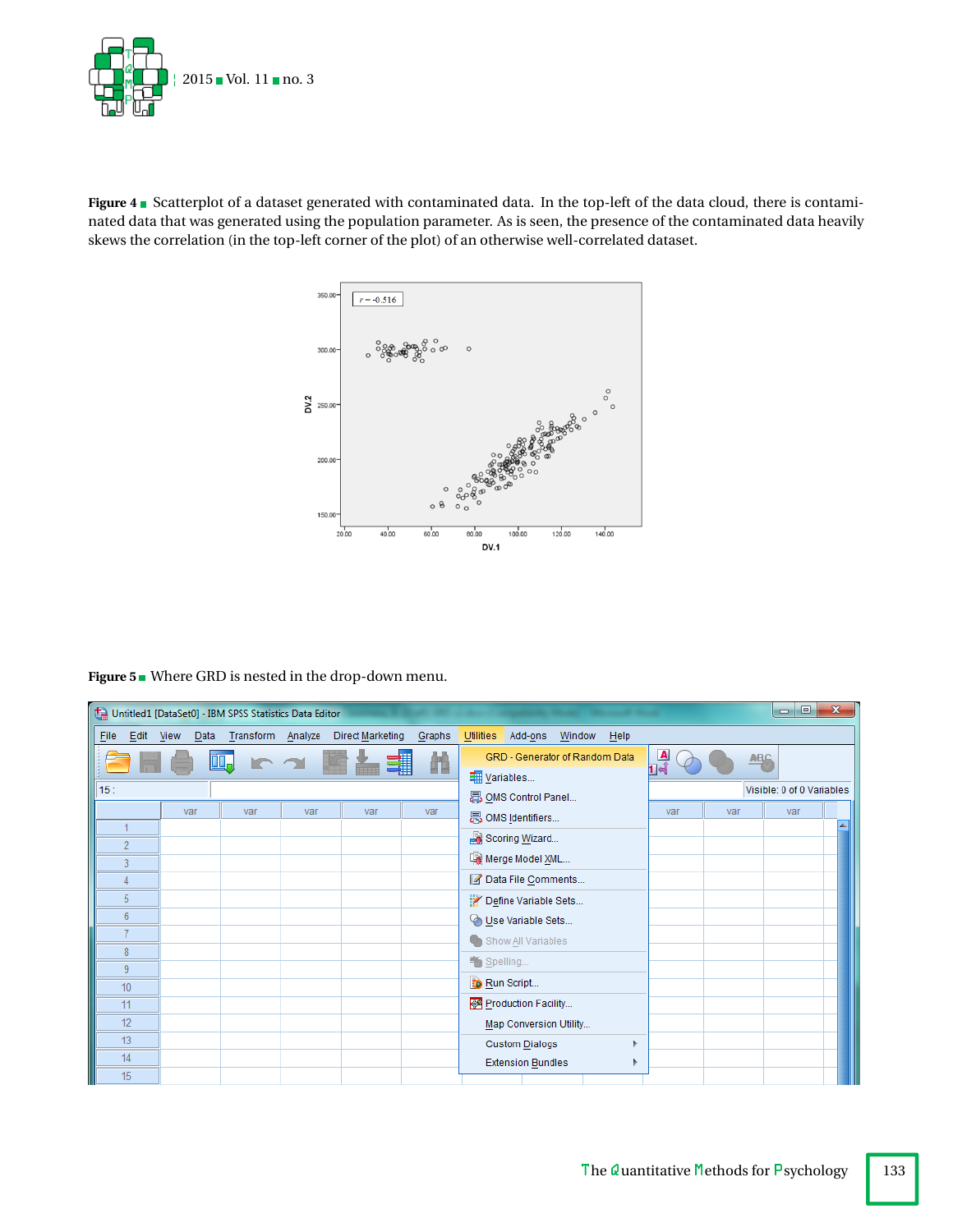

**Figure 6** GRD GUI window as well as the dialog windows associated with each button.



fect types and their characteristics, consult Harding and Cousineau [\(2014\)](#page-10-0).

## **Exercises**

In this section we present a series of exercises for GRD that can be implemented in a classroom setting. We first provide context to why the exercise is important followed by the Syntax and GUI inputs for each (both options can be simply copied and pasted into their respective SPSS window). In these exercises, the parameters we propose are guidelines and there exist a variety of strategies to implement each. In addition, we encourage teachers to create their own exercises and encourage an active learning classroom, as is recommended by the GAISE College Report (American Statistical Association et al., [2005,](#page-10-2) recommendation 4).

## *How contaminated data affect descriptive statistics*

An exercise to show how contaminants affect the descriptive statistics of a dataset is to have students generate datasets with varying levels of imperfection; encouraging students to see that every decision made on a sample must be made with a critical eye. For example, samples that do not respect the normality assumption cannot be studied with standard descriptive statistics. In this exercise, we encourage students to generate datasets with varying proportions of contaminants (10%, 25%, and 50%) and note the mean of the sample. The mean is supposed to show the representative score of a dataset, the score that is most likely to be sampled (Watier, Lamontagne, & Chartier, [2011\)](#page-10-3). When outliers are present, the measured mean does not reflect the score that is most likely to be sampled as the mean is not a robust statistic (Harding, Tremblay, & Cousineau, [2014\)](#page-10-4); especially when the outliers are far away from the central peak of the distribution. Students should be able to see the change in the mean as the proportion of contaminants increases and come to the conclusion that the mean is not accurately portraying the central tendency. Students should also be able to come to the conclusion that the normality assumption is essential for the interpretation of descriptive statistics.

```
GRD
 /SUBJECTSPERGROUP equal = 200
 /OVERALL mean = 100 stddev = 15
 /CONTAMINANTS mean = 180 stddev = 5
   proportion = 0.1.
GRAPH
 /HISTOGRAM dv.
```
where the mean is measured with:

MEANS dv.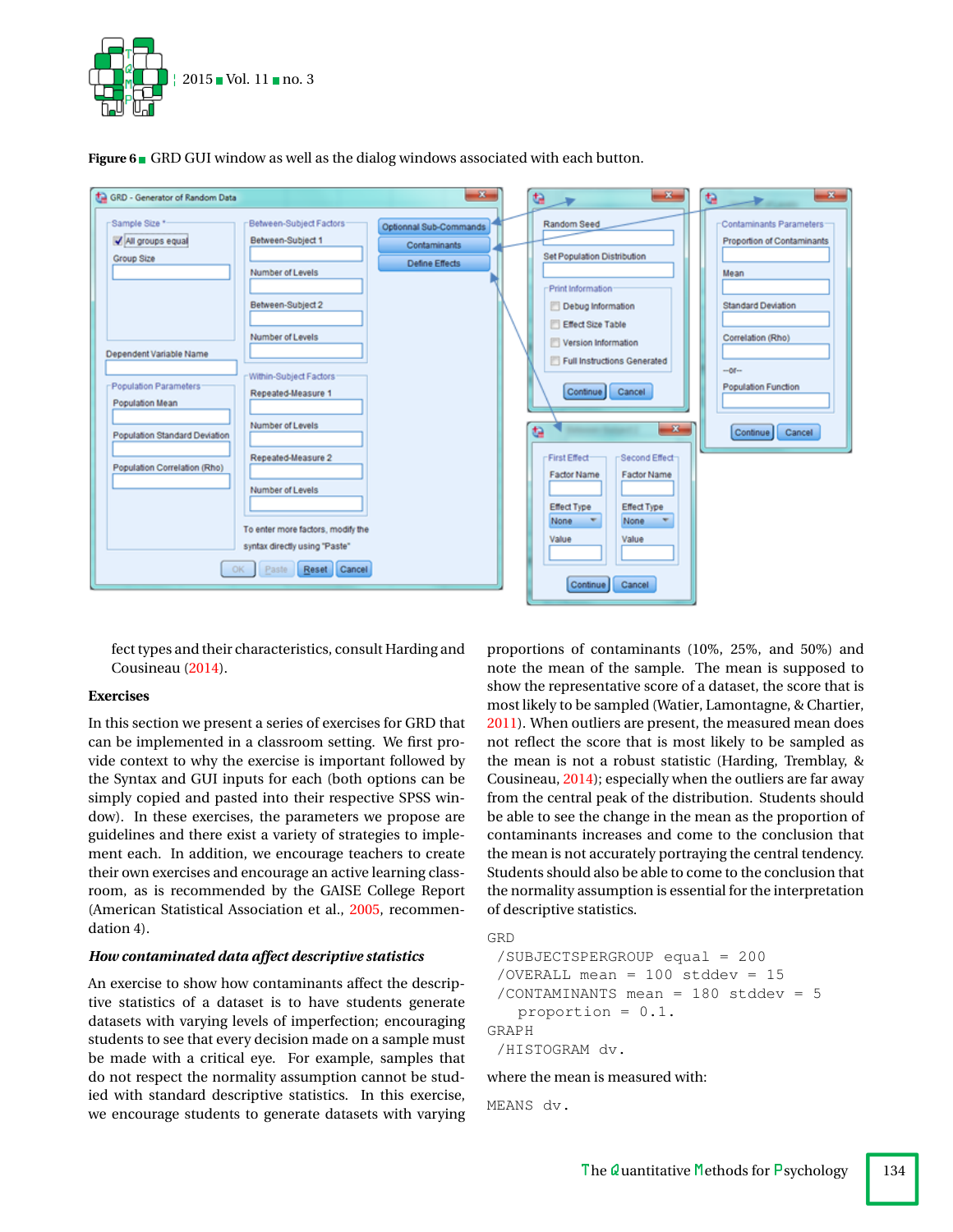

## GUI fields:

- Sample Size: 200
- Population Parameters;
	- **–** Mean: 100
	- **–** Standard deviation: 15
- Contaminants;
	- **–** Contaminants Proportion: 0.1 (Change this value)
	- **–** Population parameters;
		- \* Mean: 180
		- \* Standard deviation: 5

As seen in Figure 7, when the proportion of contaminants increases, the mean of the sample (noted in the topright of each histogram) does not represent an accurate portrayal of the most-likely sampled score.

## *How varying levels of correlations influences the data cloud*

Correlations can be a source of anxiety for students. A way to alleviate this anxiety is to have students repeatedly generate datasets with varying levels of correlations. In this exercise we encourage students to generate datasets with varying degrees of correlation (both positive and negative). The student should be able to come to the conclusion that the correlation is proportional to the elongation of the data cloud; the more the scatterplot resembles a line the higher the correlation is; conversely, the more the scatterplot resembles a circle, the lower the correlation is. Students should also come to the conclusion that small correlations  $(rho = 0.10)$ , regardless of polarity  $(+ or -)$  are hard to interpret and differentiate from one another.

```
GRD
```

```
/SUBJECTSPERGROUP equal = 200
 /WSFACTORS X (2)
 /OVERALL mean = 100 stddev = 15 rho =
   0.10.
GRAPH
 /SCATTERPLOT dv.1 with dv.2.
CORRELATIONS dv.1 dv.2.
```
## GUI Entry Fields:

- Sample Size: 200
- Population Parameters;
	- **–** Mean: 100
	- **–** Standard Deviation: 15
	- **–** Rho: 0.1 (Change this value)
- Within-Subject Factor;
	- **–** Name 1: X
	- **–** Number of levels 1: 2

As seen in Figure 8, panel A and B, when the correlation is low (rho = 0.1) between variables the correlation is hard to interpret and difficult to see. When rho = 0.5, the correlation is easier to distinguish and differentiate between signs (panel C and D). When the correlation is high between variables (rho = 0.9) the scatterplot resembles a line (panel E and F); these correlations are easy to differentiate between one another.

## *Bivariate outliers*

In this demonstration we invite students to generate multivariate outliers. Univariate outliers are easier to detect because they have extremely low or high scores. Thus, sorting the scores is a simple and effective way to locate univariate outliers. Multivariate outliers are more subtle. When looking at each individual variable's distribution, none has extreme scores yet when they are plotted together; the multivariate outliers do not fit the trend of the majority of the data. In the example presented here, we generated data with multivariate outliers and plotted each variable individually and in a scatterplot. Students should be able to come to the conclusion that while the means of the outlier population is moved away from the mean of the regular population, the correlation coefficient becomes uninterpretable. This demonstration can therefore be used as a teaching tool for students to see how a correlation can relate to each individual variable's distribution.

Syntax:

```
GRD
 /SUBJECTSPERGROUP equal = 1000
 /WSFACTORS X (2)
 /SCORES population =
   "RV.MVN
   ({0,0},({5**2,09*5*5;09*5*5,5**2})"
 /CONTAMINANTS population =
   "RV.MVN
   ({-5, 5}, {1**2, -.01*1*1; -.01*1*1, 1**2})" PROPORTION = .5.
GRAPH
 /SCATTERPLOT dv.1 with dv.2.
CORRELATIONS dv.1 dv.2.
```
## GUI Entry Fields:

- Sample Size: 1000
- Within-Subject Factor;
	- **–** Name 1: X
		- **–** Number of Levels 1: 2
- Optional;
	- **–** Population Function: RV.MVN(0,0, 5\*\*2, .99\*5\*5; .99\*5\*5, 5\*\*2)
- Contaminants;
	- **–** Contaminants Proportion: 0.5
	- **–** Population Function: RV.MVN(-5,5, 1\*\*2, -.01\*1\*1; .01\*1\*1, 1\*\*2)

In the syntax, change the position of the contaminant population from being the same as the regular population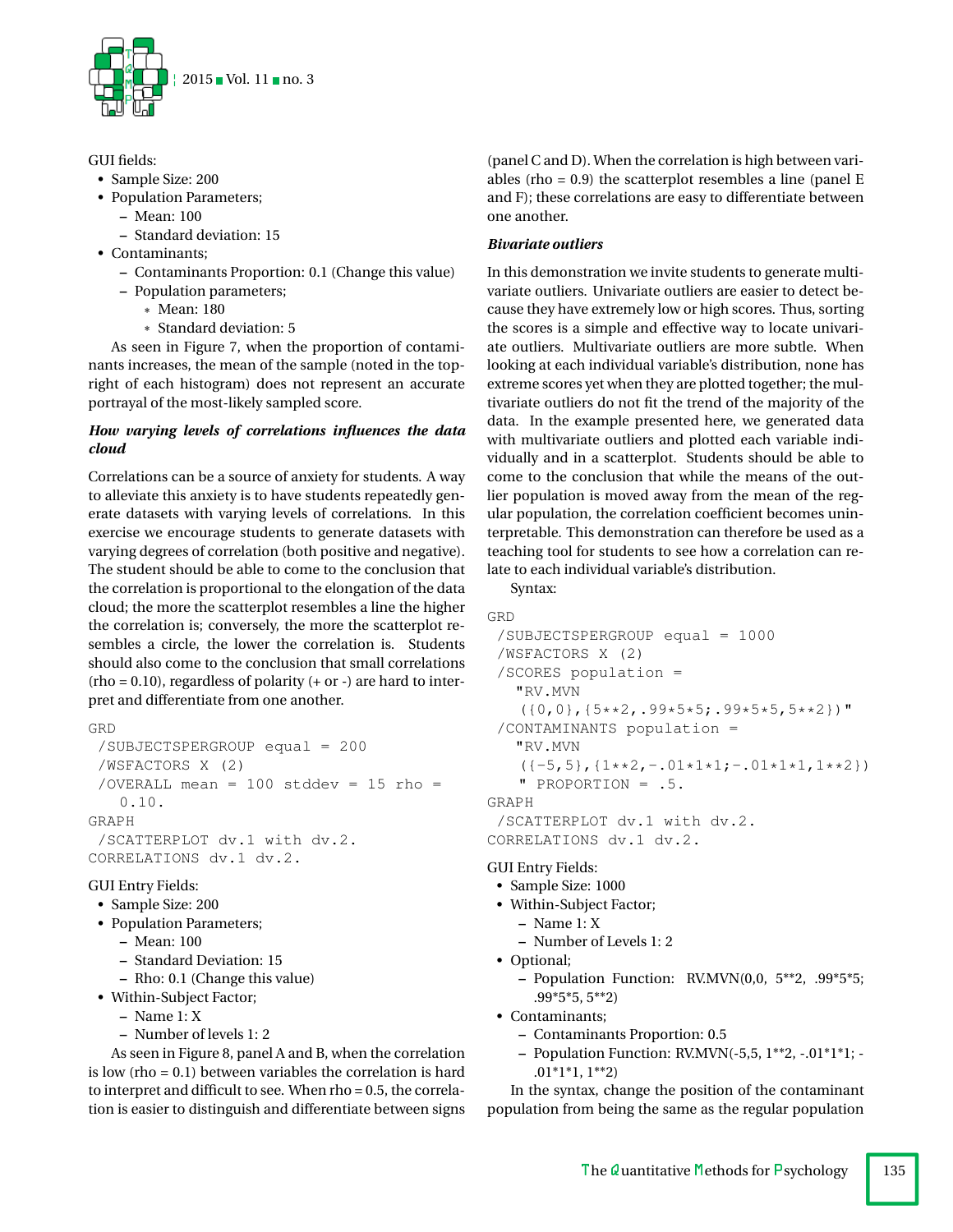

Figure 7<sup>1</sup> Contaminated data exercise with the measured mean of each generated dataset located in the top-right of each histogram. The dataset is generated with a mean of 100, a standard deviation of 15, and a sample size of 200. Each dataset has generated contaminated data with a mean of 180, a standard deviation of 5, and an increasing proportion of contaminated data, where A) has a proportion of 0.1, B) has a proportion of 0.25, and C) has a proportion of 0.5.



Figure 8 Correlated data exercise where students must visually interpret the correlation's strength and direction. The datasets have variables generated with a mean of 100, a standard deviation of 15 and a correlation of A) 0.1, B) -0.1, C) 0.5, D) -0.5, E) 0.9, and F) -0.9. The measured correlations are written in the top-left corner of each plot.

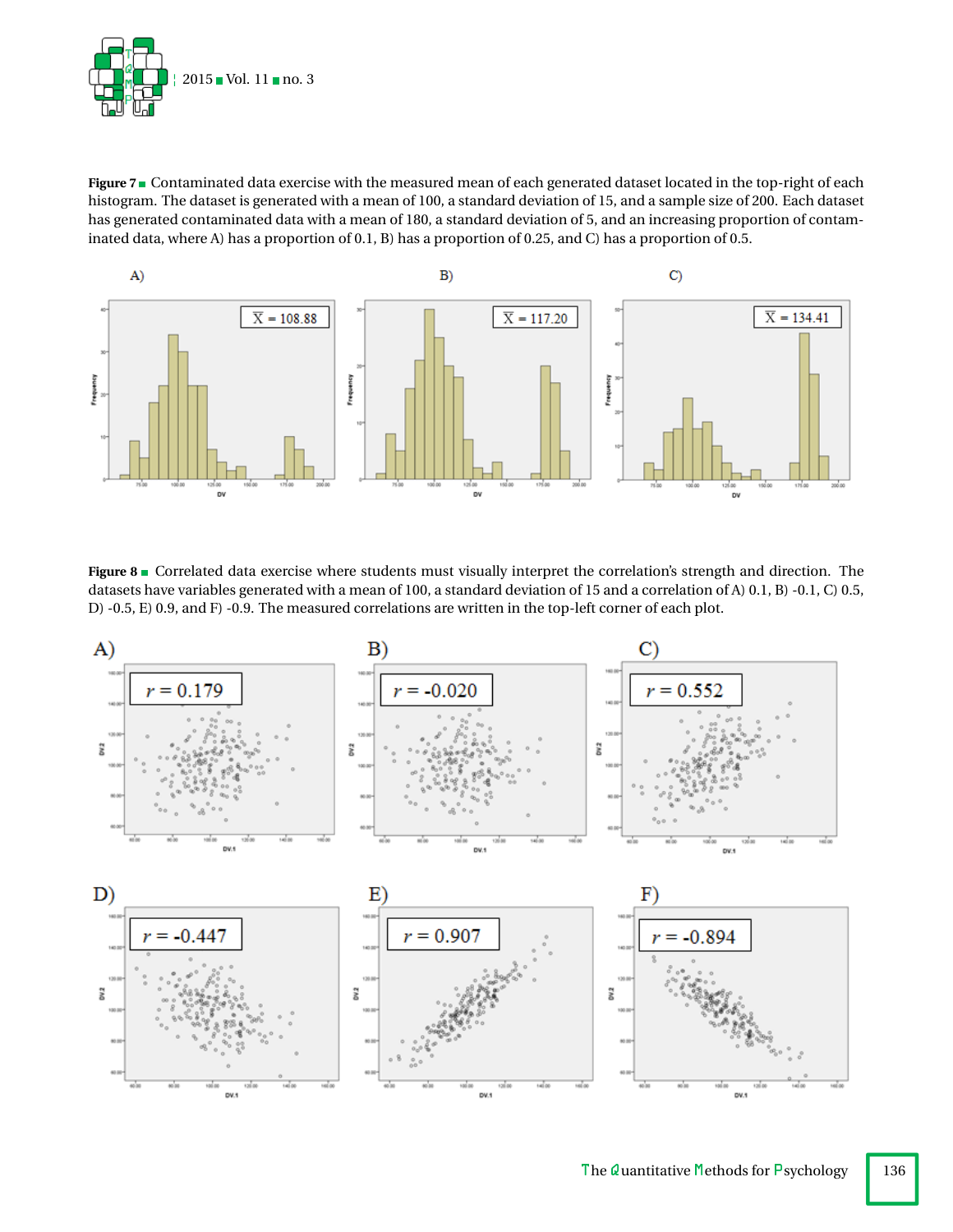

**Figure 9** Figure 9. Example of multivariate outliers where each individual variable respects the normality assumption yet go against the homogeneity of variance assumption when paired. Panel A shows the histogram for the first variable, B) the histogram for the second variable, and C) the scatterplot for both.



0,0 to much different  $-5.5$  by increment of 1 (i.e., 0,0,  $-1.1$ , -2,2, etc.). At what point do the multivariate outliers influence markedly the correlation? Are they easily detected on a scatter plot?

## **Conclusion**

Here we presented two new options to GRD as well as an overview of a GUI. This update to the GRD command addresses comments made by users of the first version of GRD (Harding & Cousineau, [2014\)](#page-10-0). We also provided a series of exercises that aim to inspire teachers and students alike to think of statistics as a series of constructs rather than simply as equations written on a page.

## **References**

<span id="page-10-2"></span>American Statistical Association, Aliaga, M., Cobb, G., Cuff, C., Garfield, J., Gould, R., . . . Witmer, J. (2005). *Guide-*

## **Appendix A: Technical sub-command for GRD**

*lines for assessment and instruction in statistics education [gaise] college report*. Alexandria, VA.: American Statistical Association.

- <span id="page-10-1"></span>Coladarci, T., Cobb, C. D., Minium, E. W., & Clarke, R. C. (2010). *Fundamentals of statistical reasoning in education* (3rd ed.). Hoboken, NJ: John Wiley & Sons.
- <span id="page-10-0"></span>Harding, B. & Cousineau, D. (2014). GRD: an SPSS extension command for generating random data. *The Quantitative Methods for Psychology*, *10(2)*, 80–94.
- <span id="page-10-4"></span>Harding, B., Tremblay, C., & Cousineau, D. (2014). Standard errors: a review and evaluation of standard error estimators using monte carlo simulations. *The Quantitative Methods for Psychology*, *10(2)*, 107–123.
- <span id="page-10-3"></span>Watier, N., Lamontagne, C., & Chartier, S. (2011). What does the mean mean? *Journal of Statistics Education*, *19(2)*, 1–20.

Here we show how to use technical sub-commands for GRD that allow users to delve deeper in the command's inner workings. In this section we give a short description of these sub-commands as well as their Syntax - they are all nested under the /PRINT sub-command. These commands are also available in the "Optional Sub-commands" side window of the GUI as checkboxes as explained in the second section of this tutorial.

## *PRINT version*

Here one can check which version of GRD is installed. This command comes in handy when one wants to verify that the command is installed properly. For users of the first version of GRD, this command is useful to make sure that the new version of GRD is installed. It also displays copyright information and how to cite the command if necessary. The sub-command should be added in SPSS Syntax like this:

```
...
/PRINT version
...
```